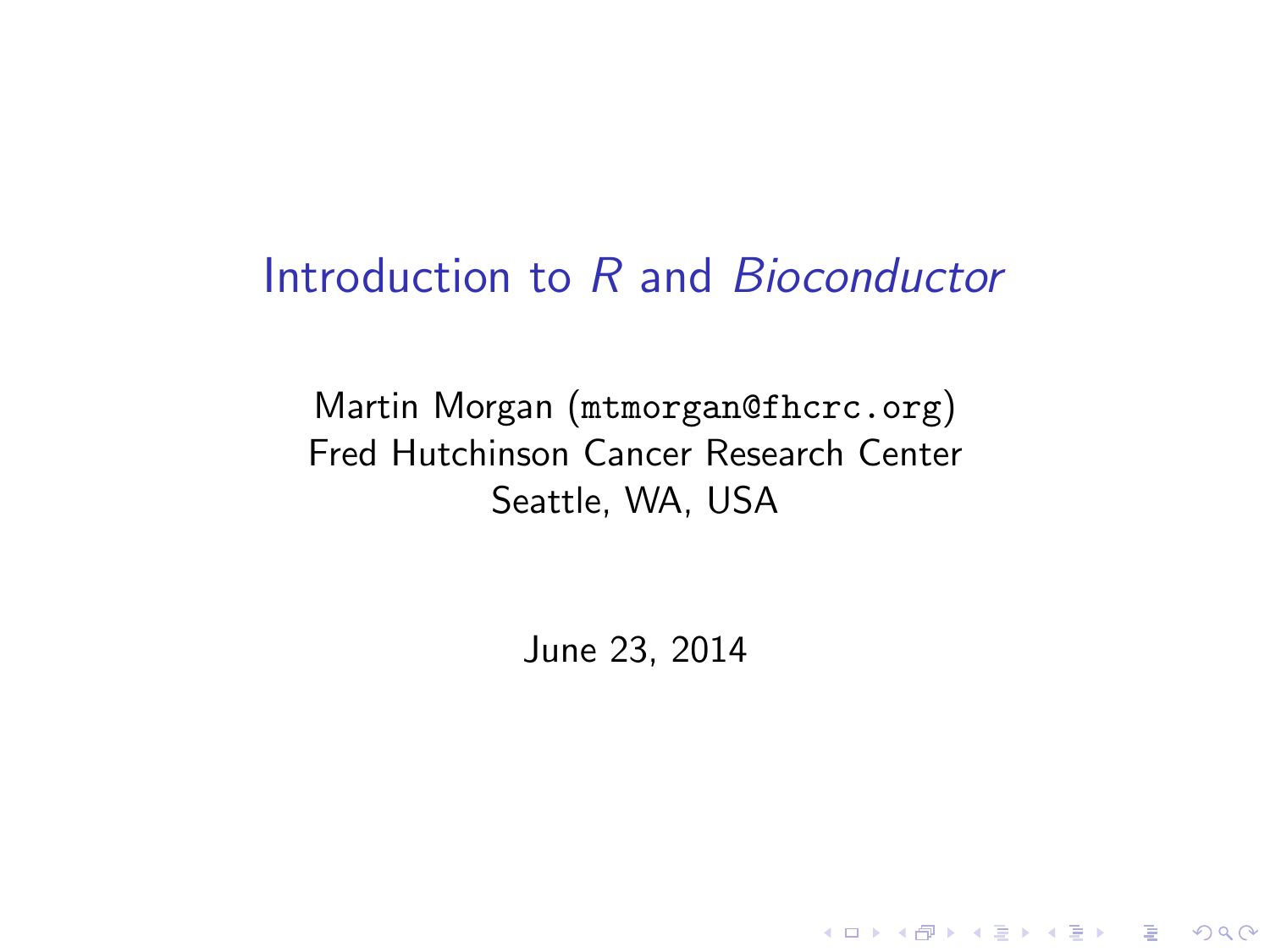K ロ ▶ K @ ▶ K 할 ▶ K 할 ▶ . 할 . ⊙ Q Q ^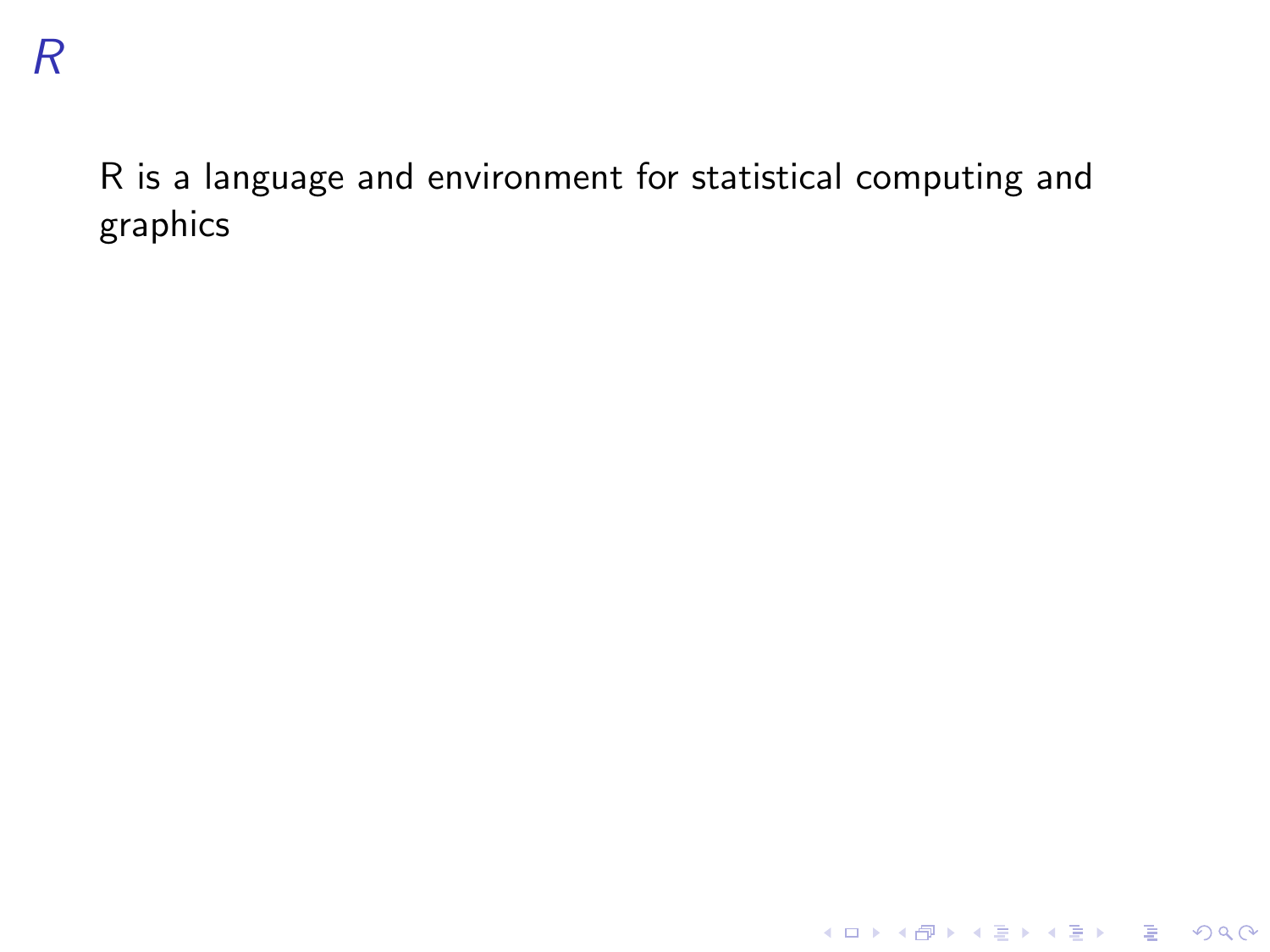- $\blacktriangleright$  Full-featured programming language
- Interactive and interpretted convenient and forgiving of user errors

K ロ ▶ K 個 ▶ K 할 ▶ K 할 ▶ 이 할 → 9 Q Q →

 $\triangleright$  Coherent, extensively documented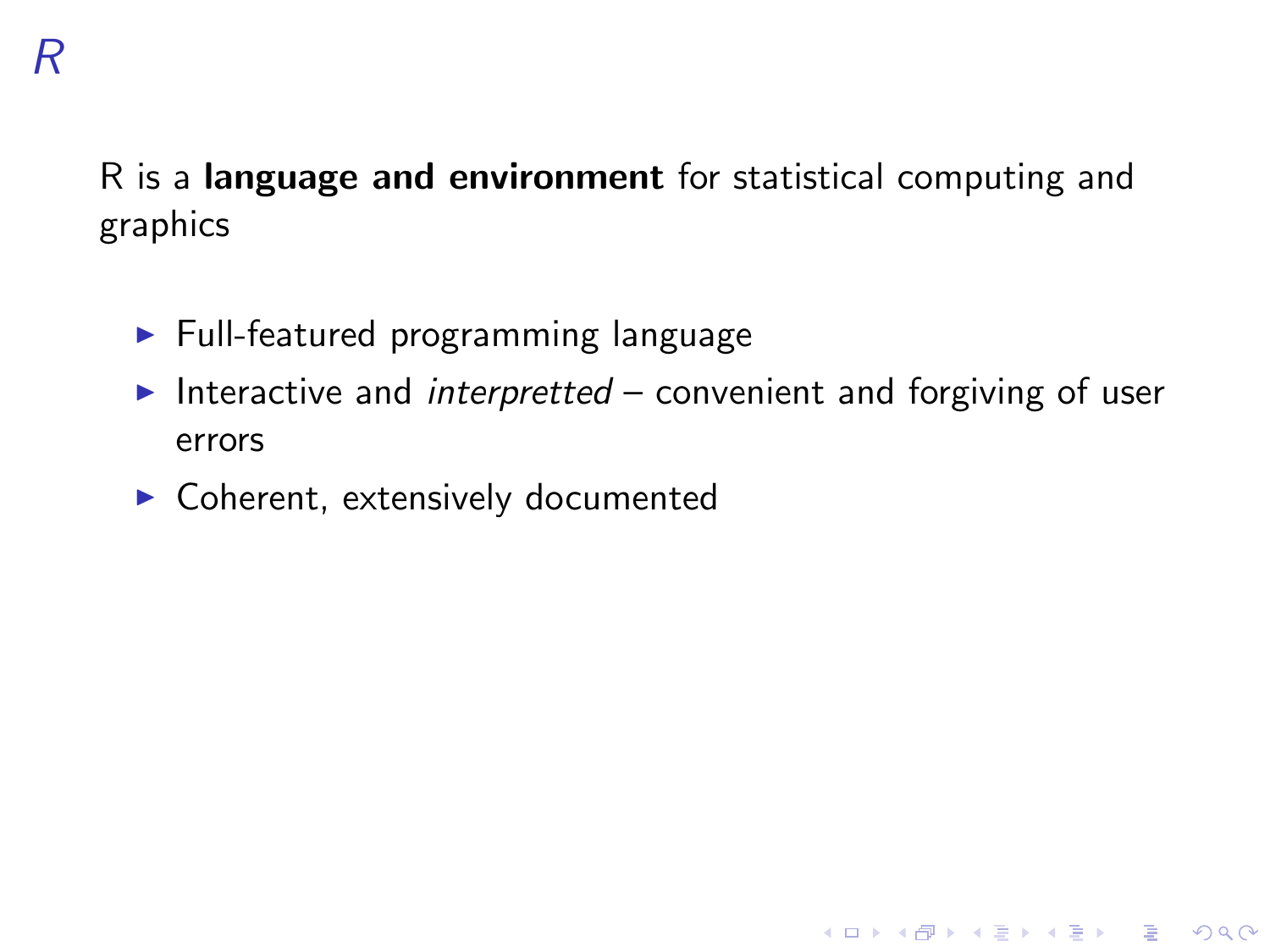- $\blacktriangleright$  Throughout the language, e.g., factor and NA
- $\triangleright$  Built-in statistical functionality
- $\blacktriangleright$  Highly extensible via user-contributed packages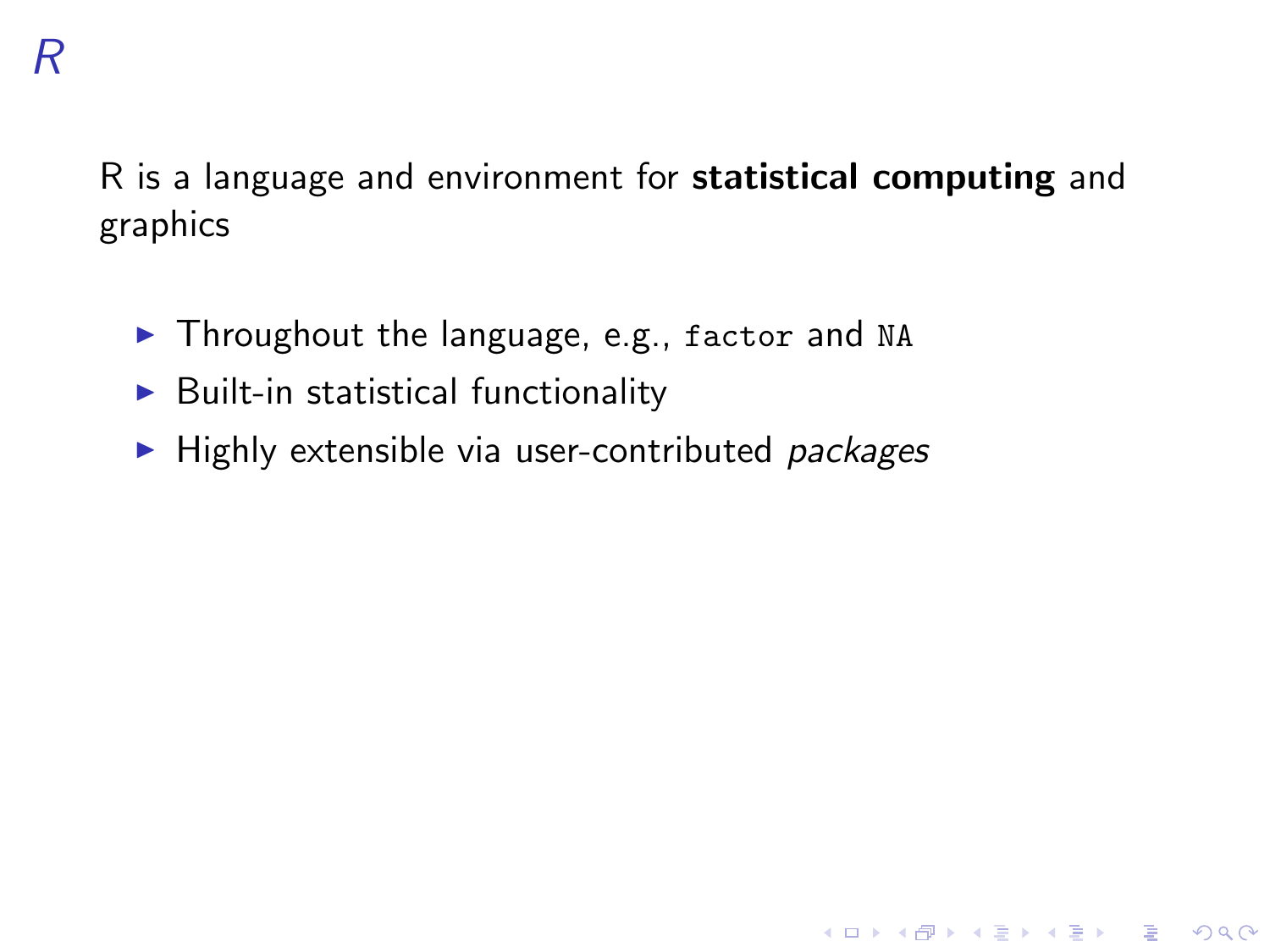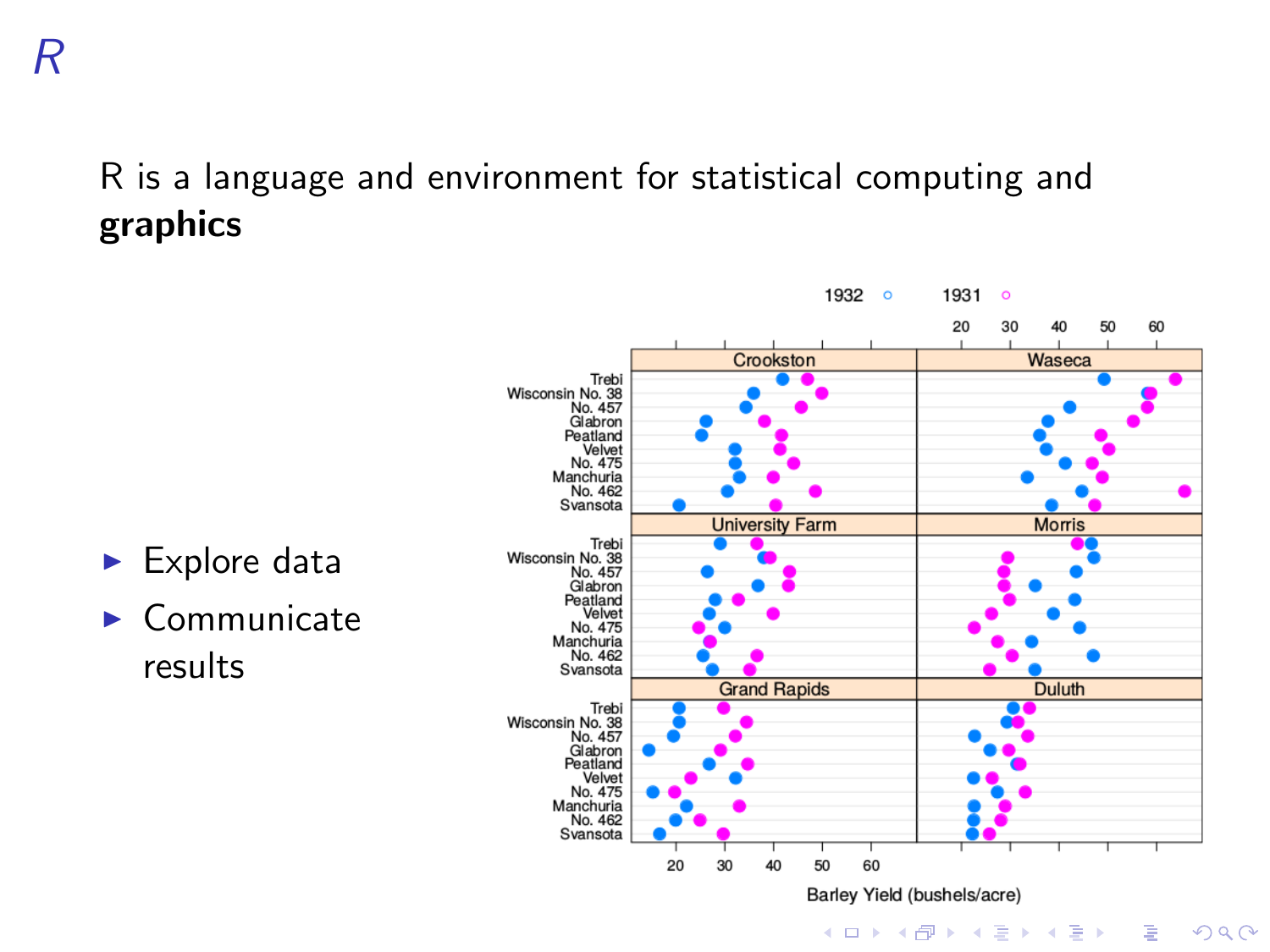### R vectors, classes, and functions

#### $\blacktriangleright$  Vectors

- $\blacktriangleright$  logical, integer, numeric, complex, character, raw (byte)
- $\blacktriangleright$  factor: discrete levels
- $\triangleright$  Missing-ness, NA
- $\blacktriangleright$  data.frame, matrix, and other objects
- $\blacktriangleright$  Functions
	- $\triangleright$  Operating on vectors, e.g., log, lm (fit a linear model)
	- $\blacktriangleright$  'Higher order' functions apply a function to several different vectors, e.g., lapply(df, log)

KELK KØLK VELKEN EL 1990

 $\blacktriangleright$  Packages

None of this making sense? R introduction / refresher tutorial this afternoon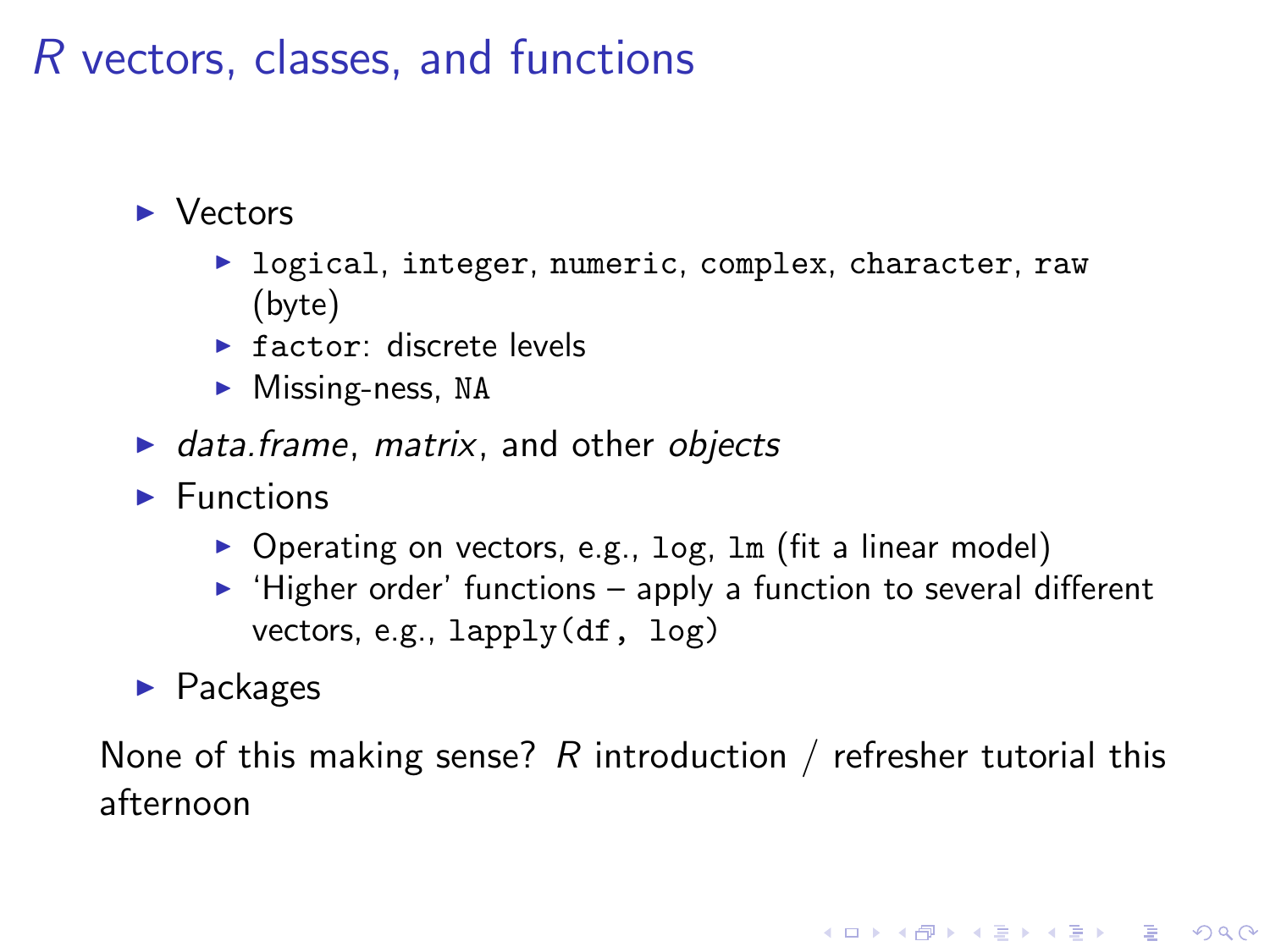# Using R

#### Documentation

- $\blacktriangleright$  help()
- $\blacktriangleright$  vignettes
- Work flows
	- $\blacktriangleright$  Scripts...
		- $\blacktriangleright$  Reproducible
		- $\blacktriangleright$  Literate
	- $\blacktriangleright$  ... mature to *packages* 
		- $\blacktriangleright$  Coordinate data, analysis, and documentation

K ロ ▶ K 個 ▶ K 할 ▶ K 할 ▶ 이 할 → 9 Q Q →

 $\blacktriangleright$  Share with others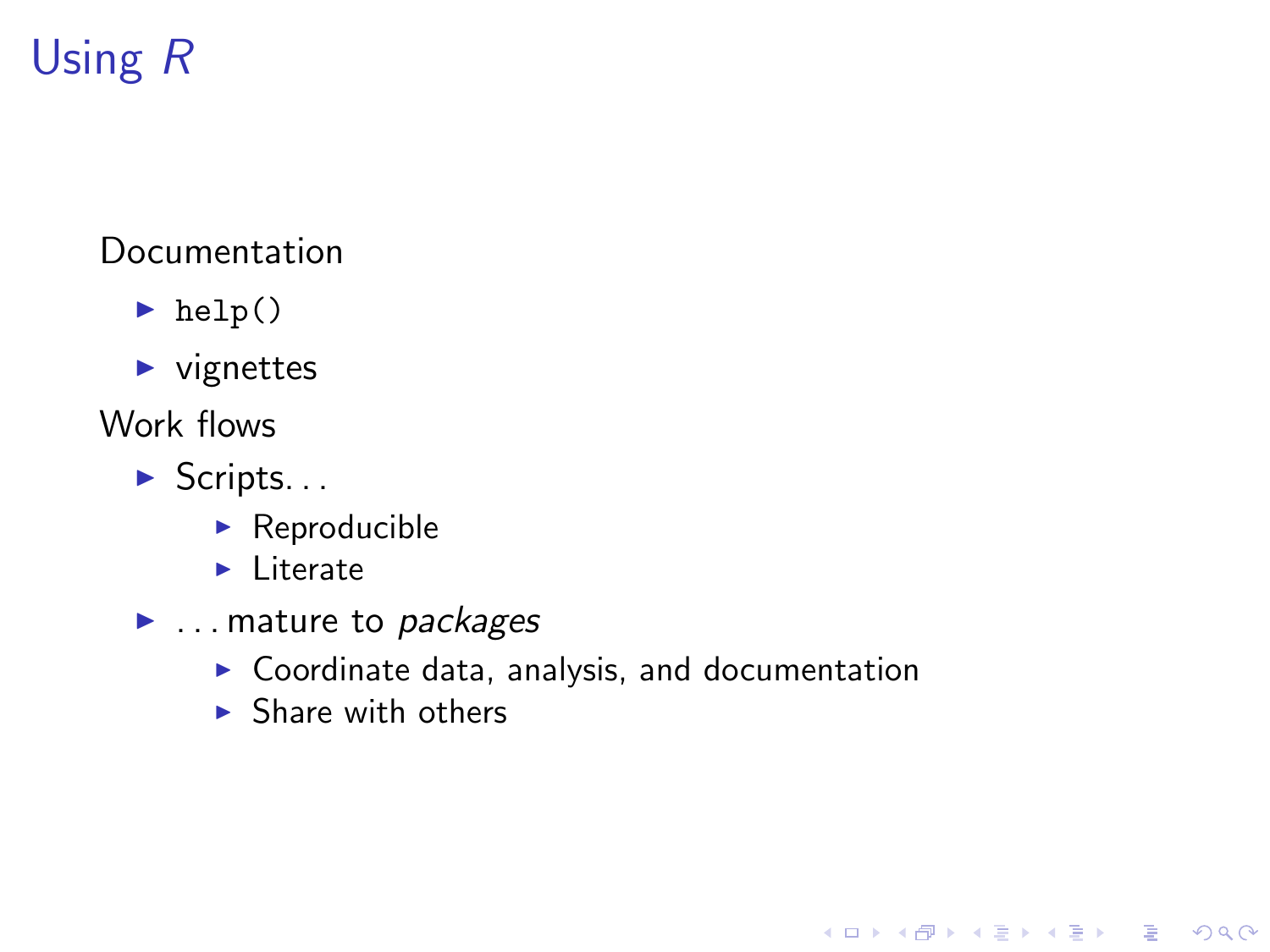Analysis and comprehension of high-throughput genomic data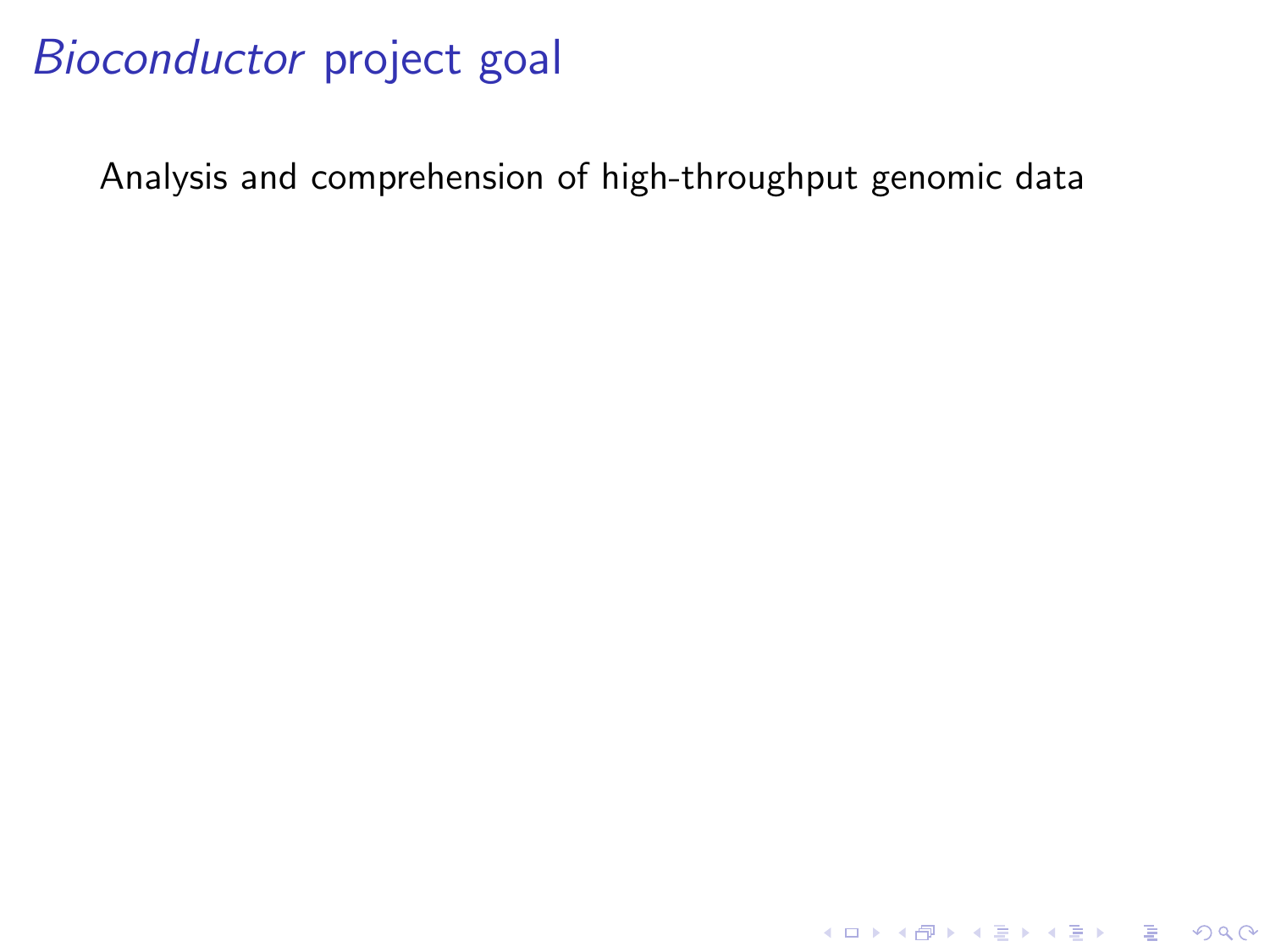Analysis and comprehension of high-throughput genomic data

Statistical analysis

- $\blacktriangleright$  Reduce large data to manageable knowledge
- $\triangleright$  Cope with technological artifacts
- $\blacktriangleright$  Rigorous exploration
- $\triangleright$  Designed experiments, e.g., treatment vs. control
- $\blacktriangleright$  Leading-edge methods for leading-edge questions

**KORKARA REPASA DA VOCA**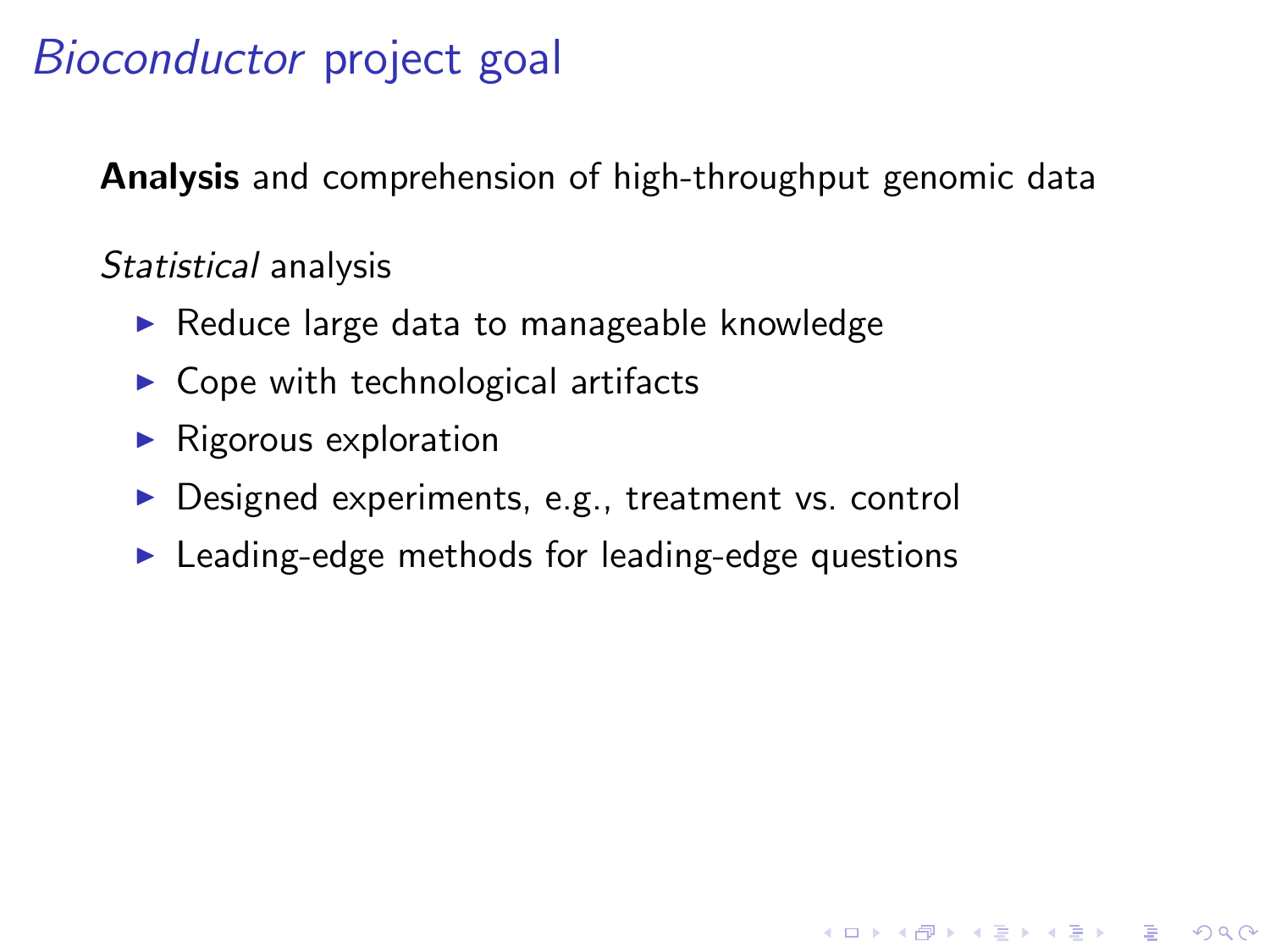Analysis and **comprehension** of high-throughput genomic data

**KORK ERKER ADAM ADA** 

- $\blacktriangleright$  Understandable
- $\blacktriangleright$  Reproducible
- $\blacktriangleright$  Effective visualization
- $\blacktriangleright$  Biological context, e.g., annotation
- $\blacktriangleright$  Training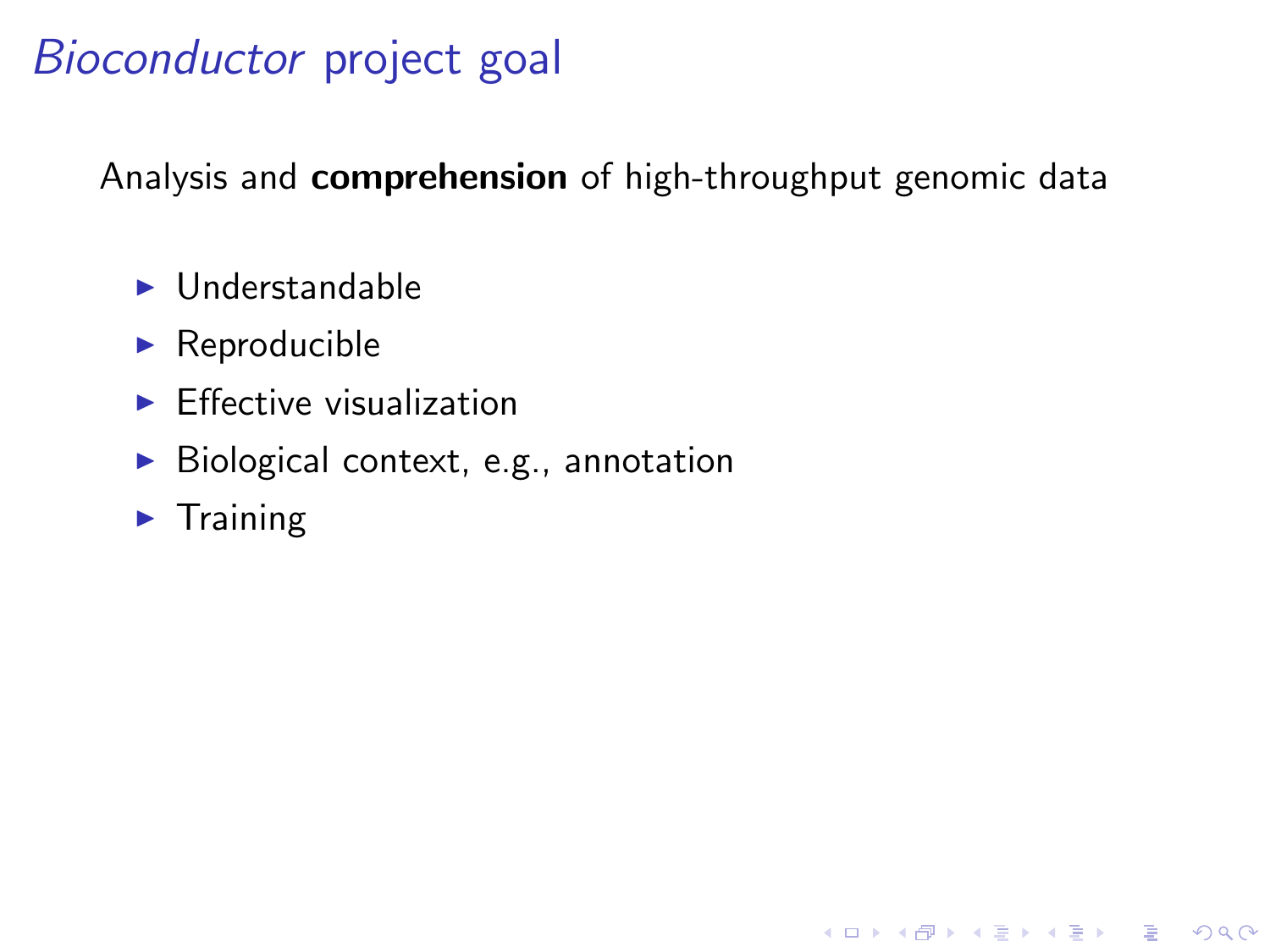Analysis and comprehension of high-throughput genomic data

 $\triangleright$  Sequencing: RNA-seq, ChIP-seq, variants, copy number...

K ロ ▶ K 個 ▶ K 할 ▶ K 할 ▶ 이 할 → 9 Q Q →

- $\blacktriangleright$  Microarrays: expression, SNP, ...
- $\blacktriangleright$  Flow cytometry
- $\blacktriangleright$  Proteomics
- $\blacktriangleright$  Images
- $\blacktriangleright$  ...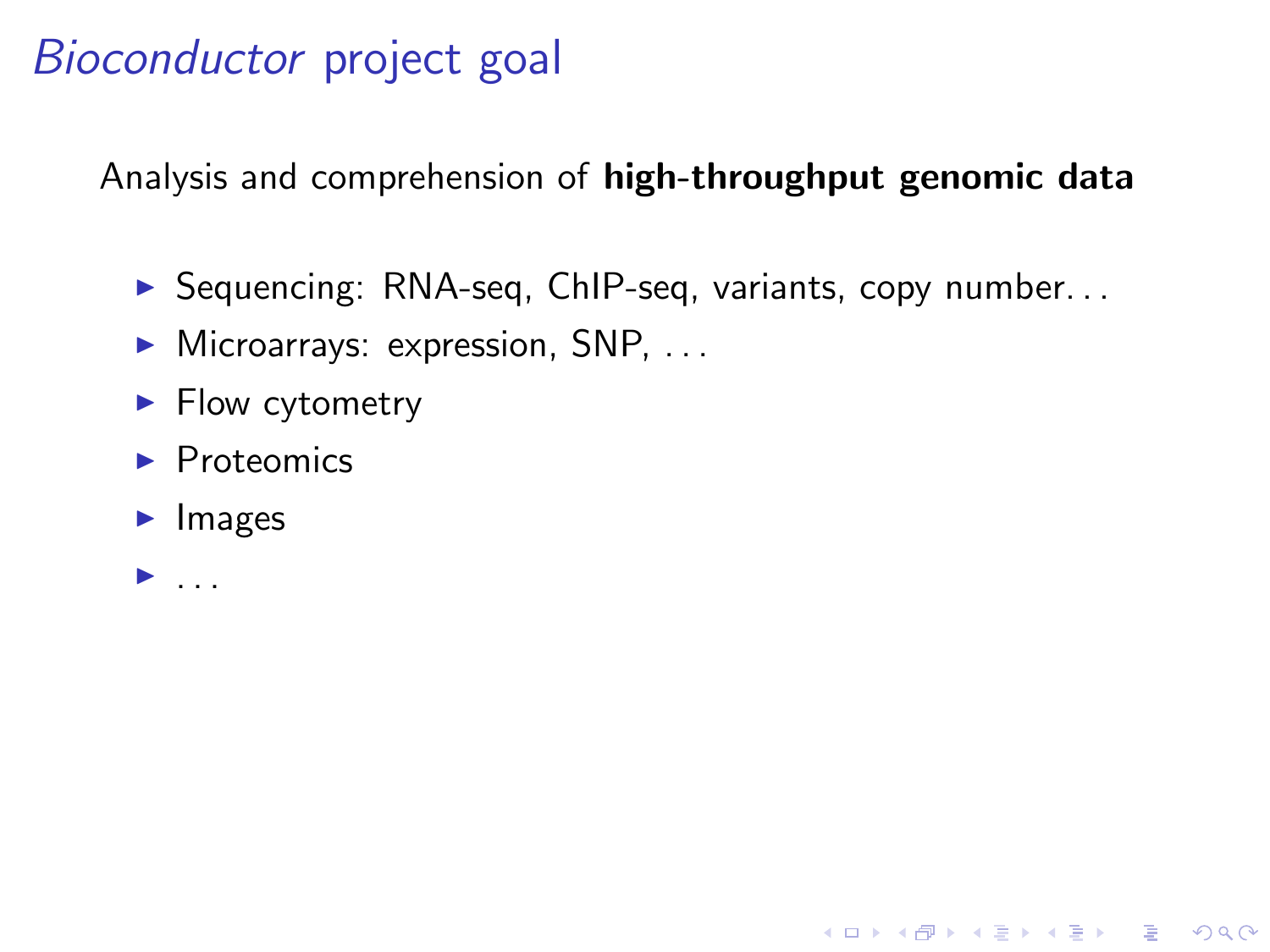### What is *Bioconductor*?

Collection of packages in the  $R$  statistical programming language

- $\triangleright$  Developed by the *Bioconductor* core and international contributors
- $\triangleright$  Stable 'release' branch, and leading edge 'devel' branch

**KORKARA REPASA DA VOCA** 

 $\triangleright$  Open source / open development

Used by. . .

- $\blacktriangleright$  Individuals
- Academic labs  $&$  research groups
- $\blacktriangleright$  Government agencies
- $\blacktriangleright$  Pharma and other companies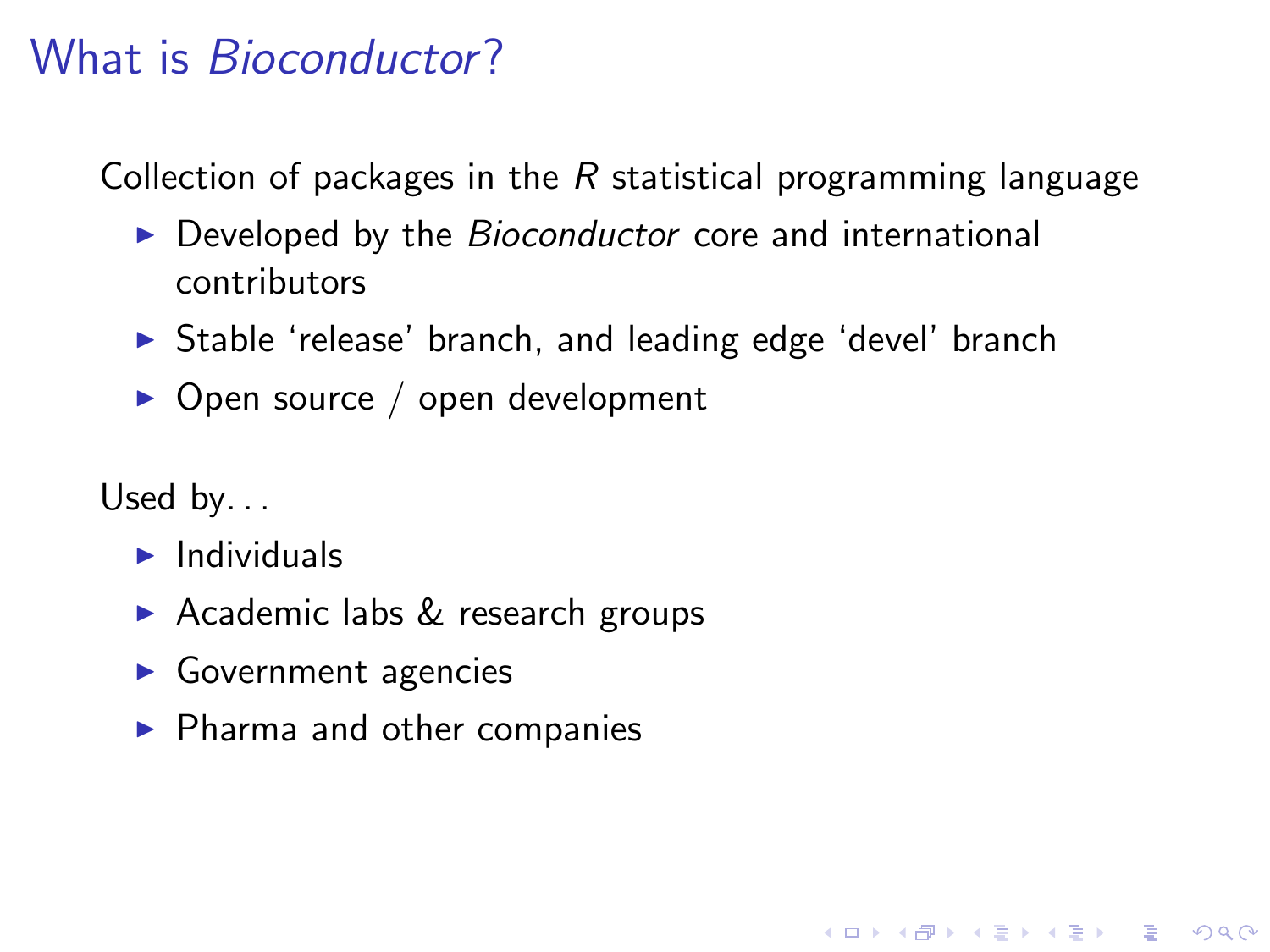## How to learn & use Bioconductor

- 1. Install  $R$  ( $\&$ RStudio?)
- 2. Identify and install packages
- 3. Write R scripts
	- $\blacktriangleright$  Input & 'massage' data
	- $\triangleright$  Quality assessment
	- $\triangleright$  Statistical analysis
	- $\triangleright$  Visualization
	- $\blacktriangleright$  Annotation
	- Reports  $&$ summaries
- 4. Share with colleagues, collaborators, and the community

#### <http://bioconductor.org>



**KORK ERKER ADAM ADA**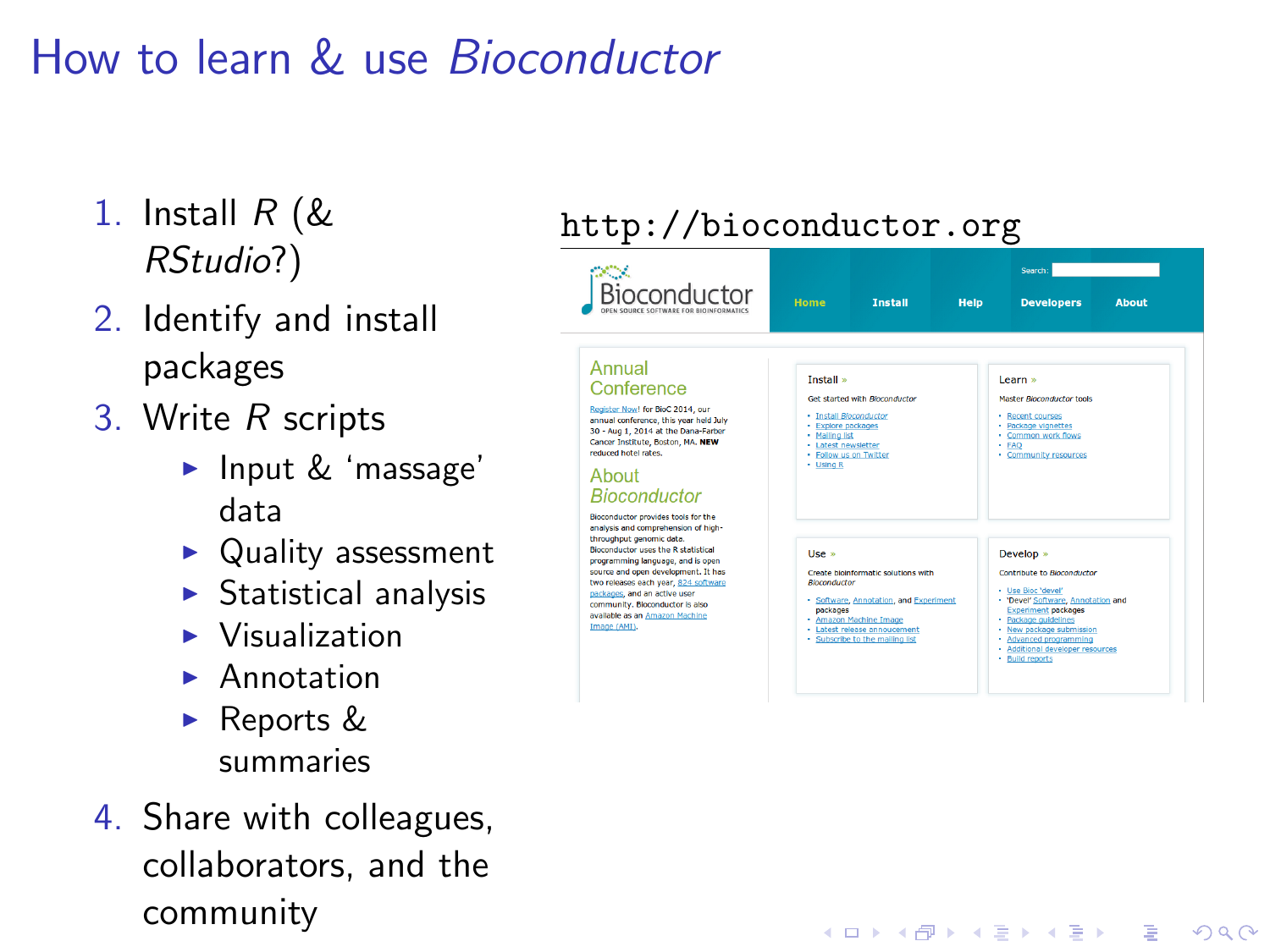$\triangleright$  Estabished work flows, e.g., RNA-seq differential expression with [DESeq2](http://bioconductor.org/packages/release/bioc/html/DESeq2.html)

KID KAR KE KE KE YA GA

 $\blacktriangleright$  Flexible bioinformatic analysis, e.g., ...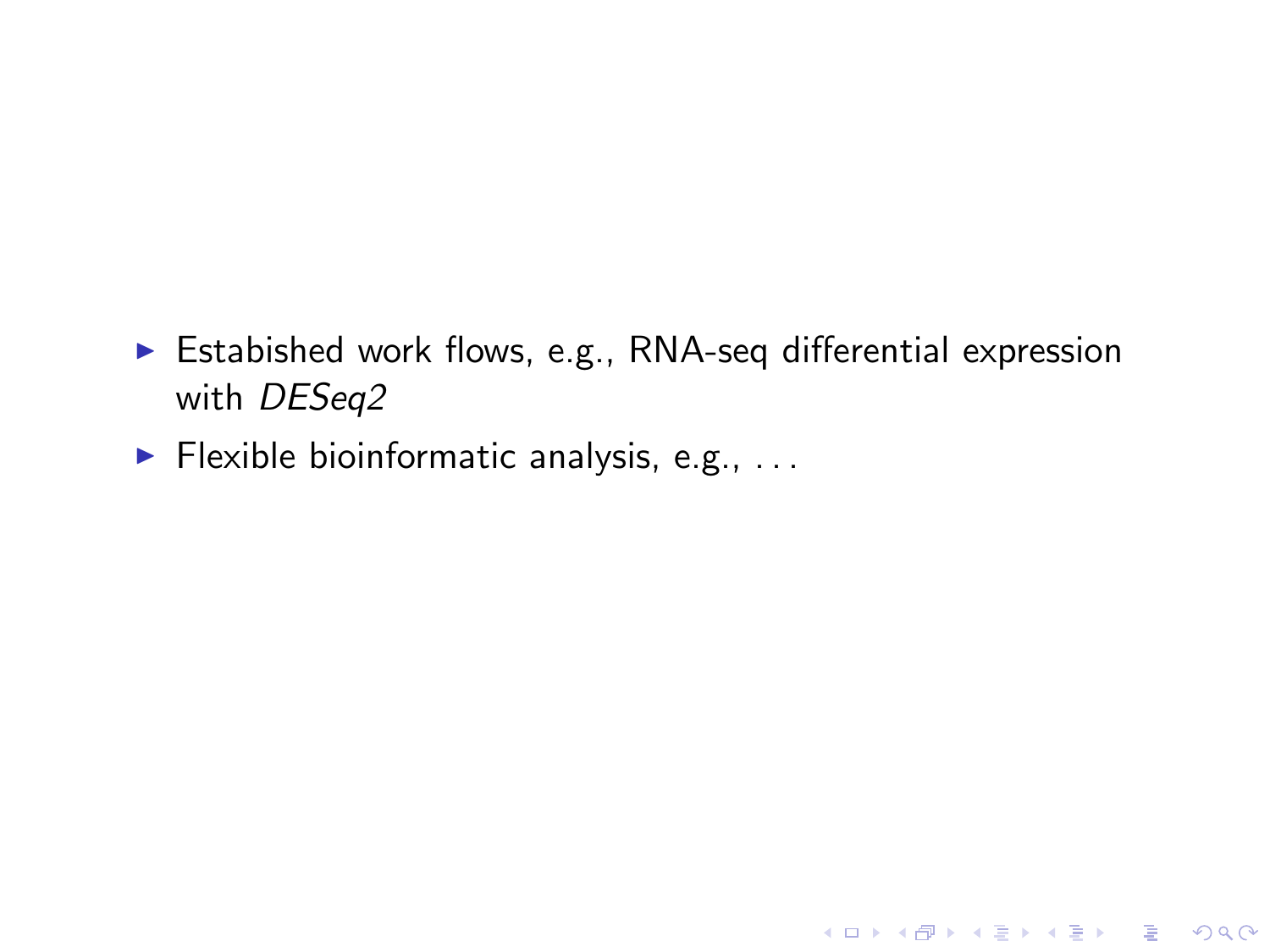#### $\blacktriangleright$  Extensive

- $\blacktriangleright$  Respected
- $\blacktriangleright$  Well-used
- $\blacktriangleright$  Accessible
- $\triangleright$  824 software packages, 867 annotation packages, 202 experiment data packages
- $\triangleright$  Sequencing, microarrays, flow cytometry, proteomics, image analysis, . . .
- $\blacktriangleright$  All packages with vignettes and help pages
- $\blacktriangleright$  Tutorials, training material, national and international conferences

**KOD KAD KED KED DRA**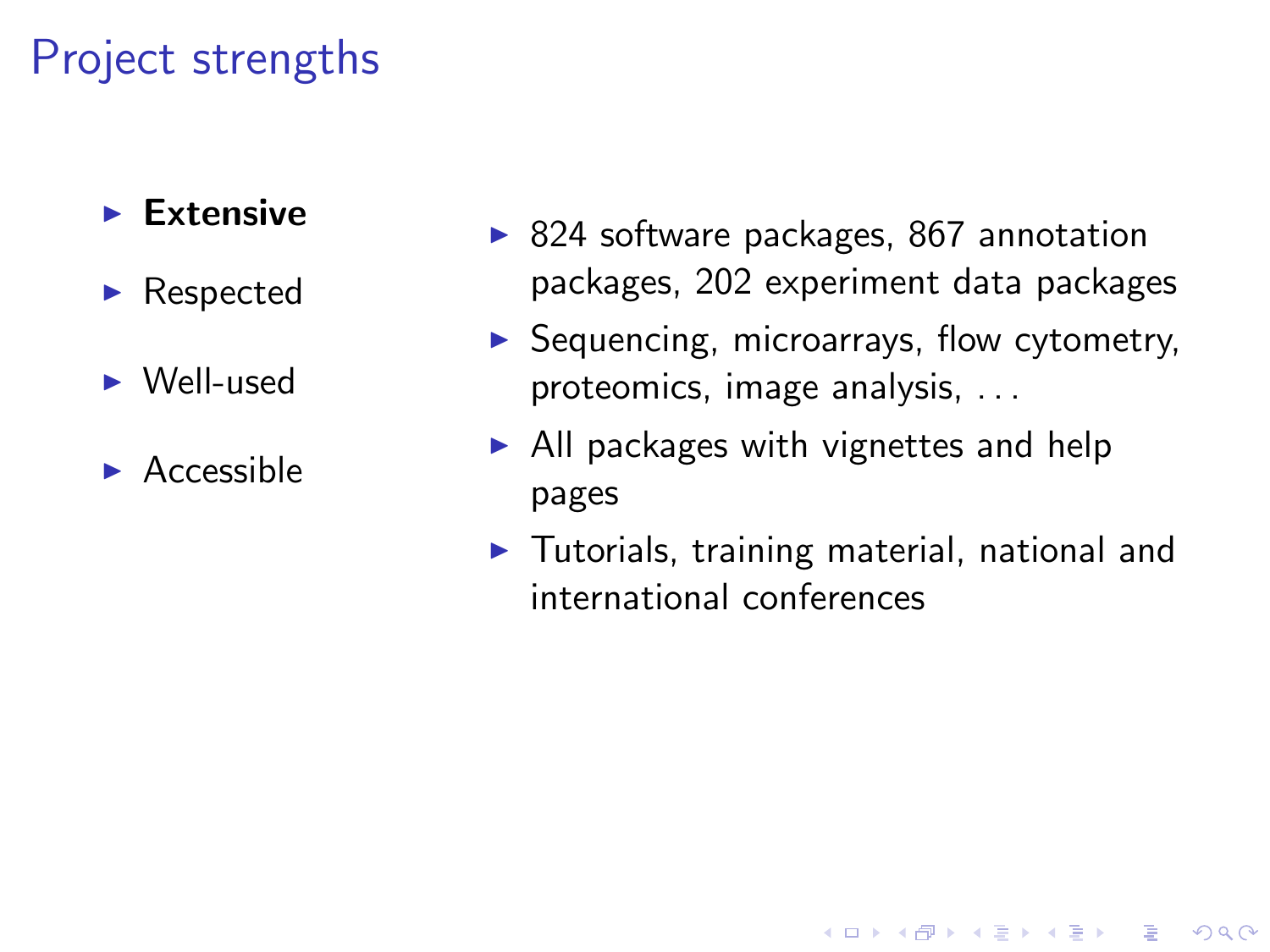- $\blacktriangleright$  Extensive
- $\blacktriangleright$  Respected
- $\triangleright$  Well-used
- $\blacktriangleright$  Accessible

"Community repositories that carry out testing are ideal. . . the genetics community is fortunately familiar with the Comprehensive R Archive Network and the principles of stewardship of modular software embodied in the Bioconductor suite. . . The journal has sufficient experience with these resources to endorse their use by authors."  $-$  Nature Genetics 46, 1 (2014)

**KORKARA REPASA DA VOCA**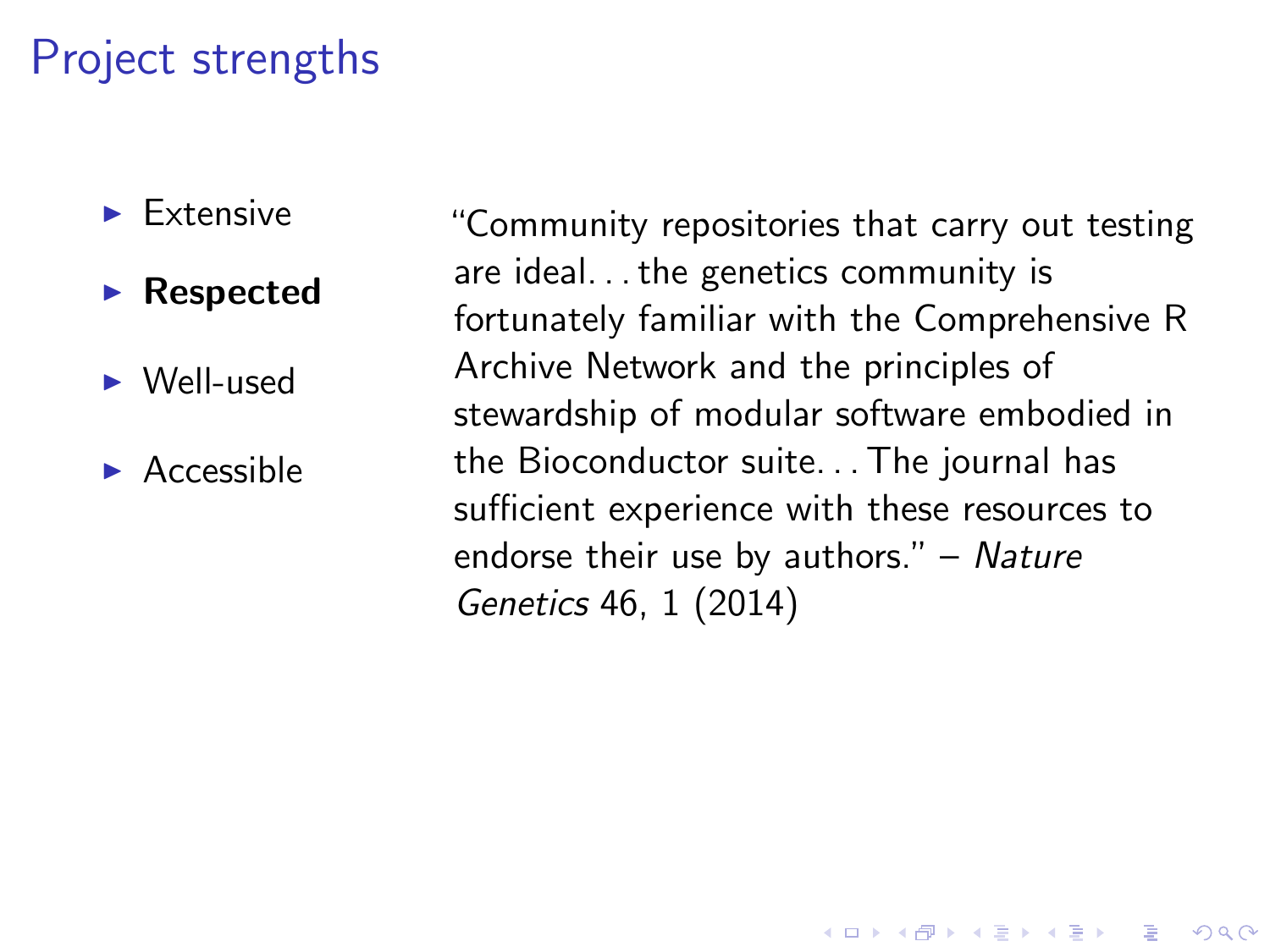$\blacktriangleright$  Extensive

| LALUIJIVU                        | PubMedCentral full-text citations |                  |           |
|----------------------------------|-----------------------------------|------------------|-----------|
| $\blacktriangleright$ Respected  |                                   |                  | Citations |
|                                  | <b>Bioconductor</b>               |                  | 9070      |
| $\triangleright$ Well-used       | RNA-seq                           |                  |           |
| $\blacktriangleright$ Accessible | edge                              | Diff. expression | 647       |
|                                  | <b>DESeq</b>                      | Diff. expression | 648       |
|                                  | Microarray                        |                  |           |
|                                  | affy                              | Pre-processing   | 2318      |
|                                  | limma                             | Diff. expression | 4503      |
|                                  | <i>GOstats</i>                    | GSEA             | 436       |

PubMedCentral full-text citations

**Kロトメ部トメミトメミト ミニのQC**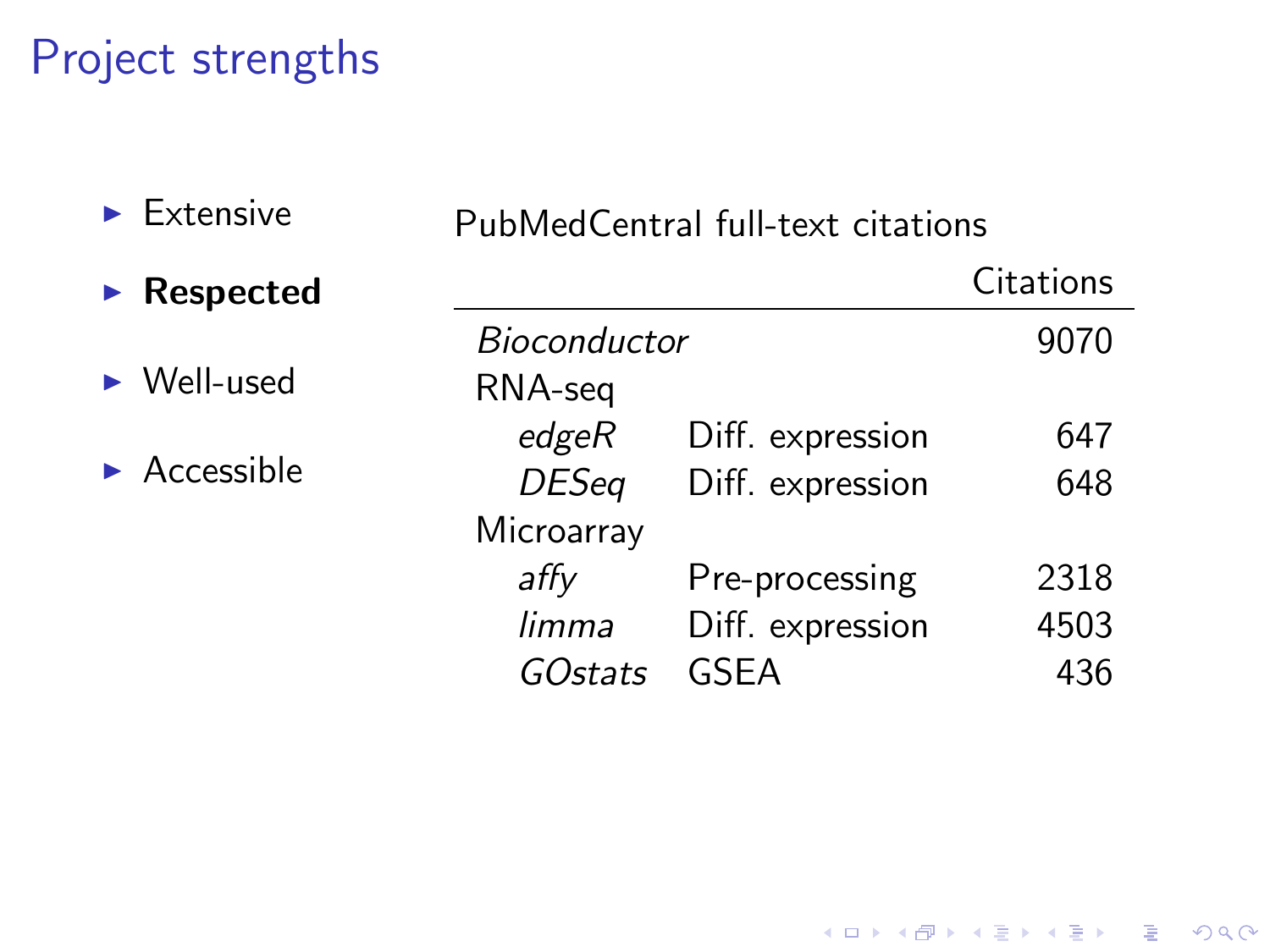- $\blacktriangleright$  Extensive
- $\blacktriangleright$  Respected
- $\blacktriangleright$  Well-used
- $\blacktriangleright$  Accessible



- $\geq$  225,000 unique IP addresses downloaded 9.3M packages
- ▶ 397,000 site visitors / year  $(27\%$  increase) viewed 2.8M pages

 $\mathbf{A} \equiv \mathbf{A} + \mathbf{A} + \mathbf{B} + \mathbf{A} + \mathbf{B} + \mathbf{A} + \mathbf{B} + \mathbf{A} + \mathbf{B} + \mathbf{A} + \mathbf{B} + \mathbf{A} + \mathbf{B} + \mathbf{A} + \mathbf{B} + \mathbf{A} + \mathbf{B} + \mathbf{A} + \mathbf{B} + \mathbf{A} + \mathbf{B} + \mathbf{A} + \mathbf{B} + \mathbf{A} + \mathbf{B} + \mathbf{A} + \mathbf{B} + \mathbf{A} + \mathbf{B} + \mathbf{A} + \math$ 

 $299$ 

 $\blacktriangleright \sim 600$  mailing list posts from  $\sim 210$ authors per month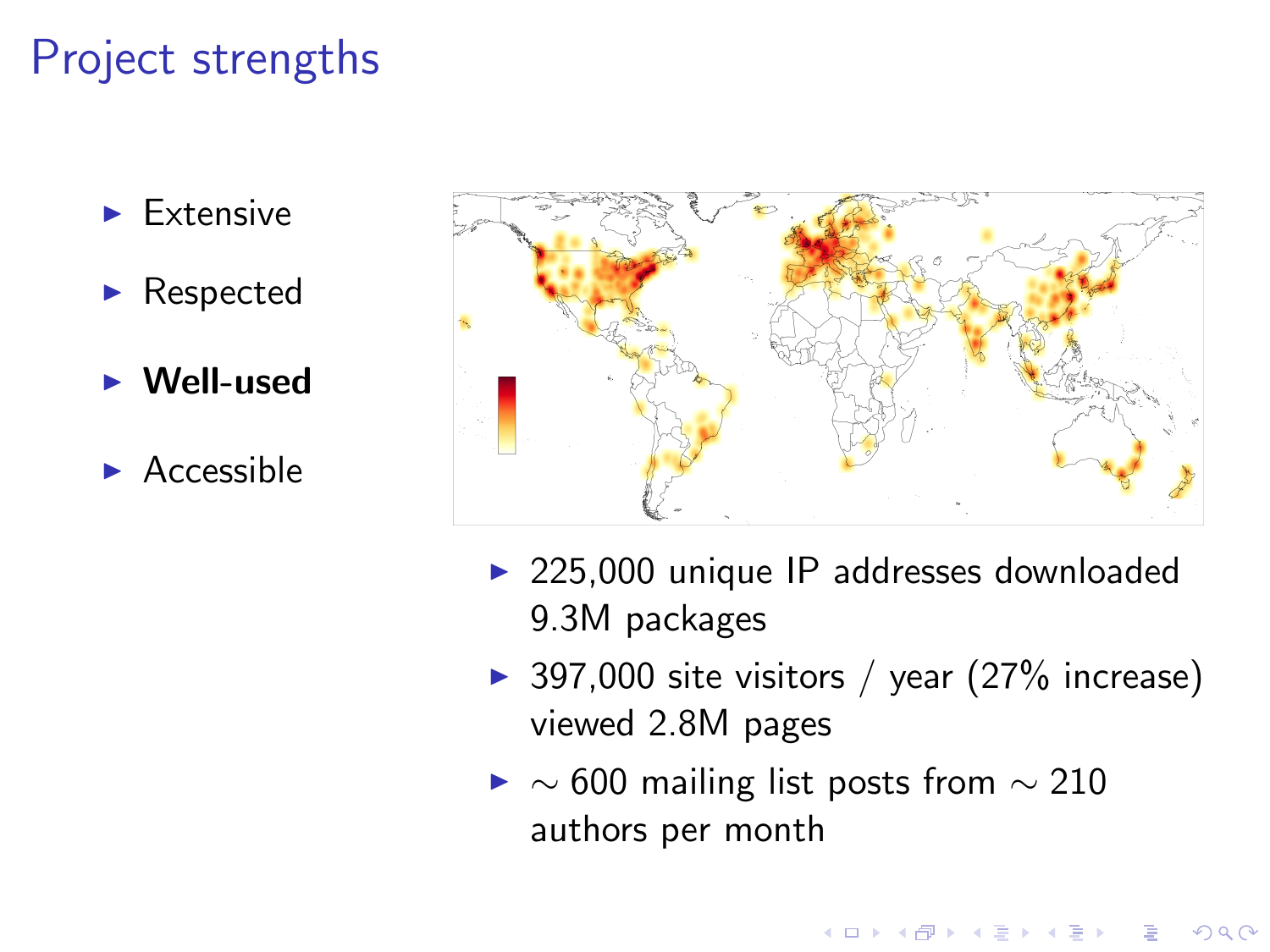- $\blacktriangleright$  Extensive
- $\blacktriangleright$  Respected
- $\blacktriangleright$  Well-used
- $\blacktriangleright$  Accessible

<http://bioconductor.org>

- $\blacktriangleright$  Package vignettes & help pages
- $\blacktriangleright$  Work flows
- $\triangleright$  Mailing list & 'guest posting' facility

**KORK EXTERNE PROVIDE** 

- $\triangleright$  Courses and other training
- $\blacktriangleright$  Annual Conference. Boston July  $30 - Aug 1$ .